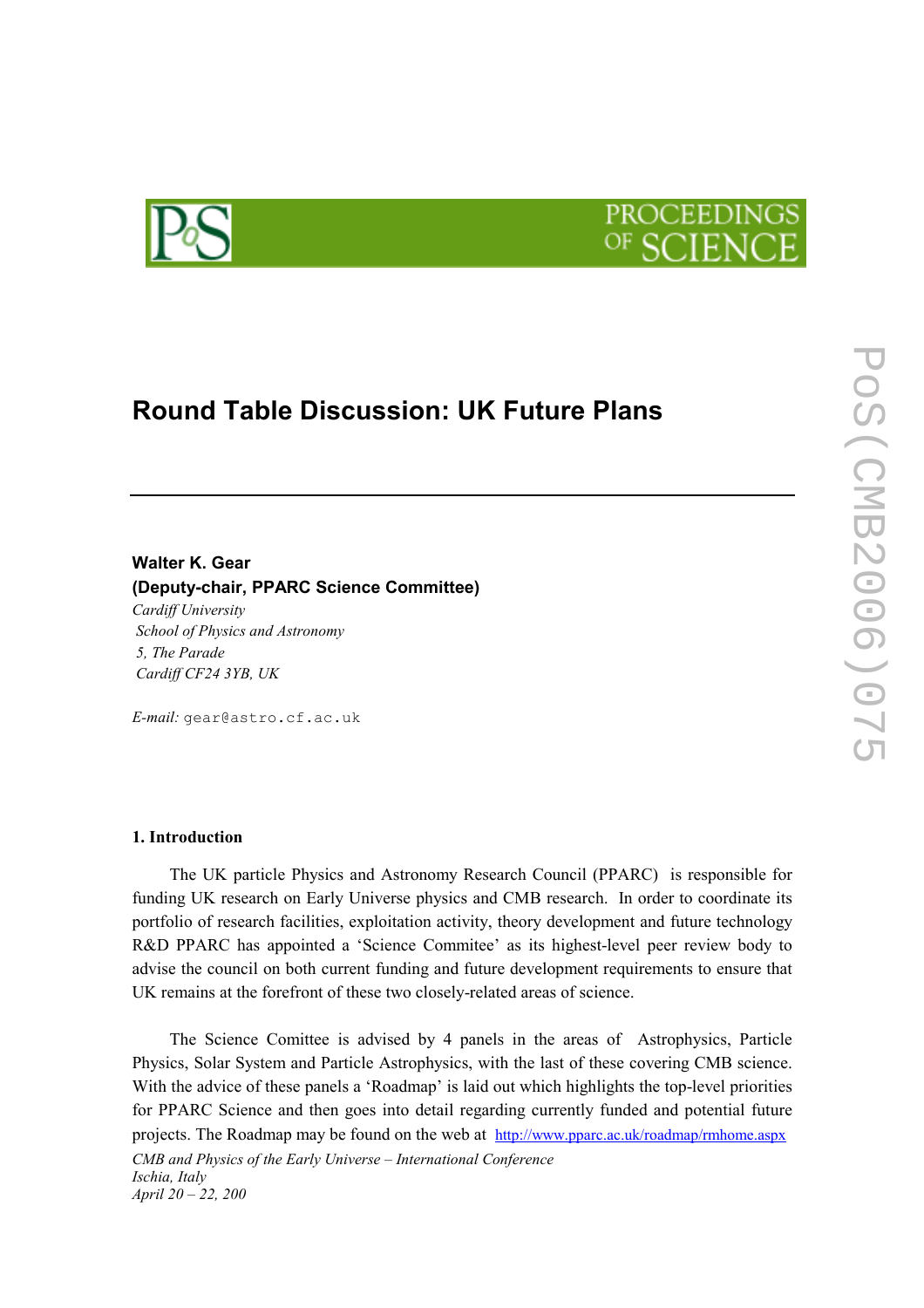The Roadmap is built around the following 9 key science questions

- What is the universe made of and how does it evolve?
- What is the origin of mass?
- Are we alone in the universe?
- Why is there more matter than antimatter?
- How do galaxies, stars and planets form and evolve?
- Is there a unified theory of all particle interactions?
- What are the laws of physics in extreme conditions?
- How does the Sun affect the Earth?
- What are the origins and properties of the energetic particles reaching the Earth?

 Of these 9 the 6 highlighted in red and underlined are clearly all of relevance to the subject of this conference. The PPARC Science Commitee attempts to direct funds towards answering these 9 questions, including looking to fund strategic R&D for potential future projects, but within of course the reality of funding limits. The presence of a future project in the Roadmap does not guarantee funding, but does indicate its potential place in the programe. Proposers of major projects submit letters of intent, and if subsequently invited, a full proposal, which is then peer-reviewed. The UK aims to take a significant or leading role where possible and fund projects fully or not at all rather than spreading funds too thinly with small roles in many projects.

### 2: Current CMB experiments

The major operating CMB projects presently funded in the UK are the Very small Array (VSA) (see http://www.mrao.cam.ac.uk/telescopes/vsa/index.html), which has been operating in Tenerife for several years and published significant results on the CMB power spectrum at small angular scales (e.g. Rajguru et al 2005); the Arcminute Microkelvin Imager (AMI) (see http://www.mrao.cam.ac.uk/telescopes/ami/index.html) which is a UK-based and recentlycomissioned Sunyaev-Zeldovich survey experiment (see Barker et al 2006), and QUaD (http://www.astro.cf.ac.uk/groups/instrumentation/projects/quad/) which is a bolometric polarization sensitive experiment currently operational at the South Pole and which will report its first season measurements in the next couple of months.

#### 3: Projects under Construction

#### 3.1: Planck

The UK has taken a very significant role in Planck, especially in the high-frequency instrument (HFI), both on the hardware side and the data analysis. Extensive details on

CMB and Physics of the Early Universe – International Conference Ischia, Italy April 20 – 22, 200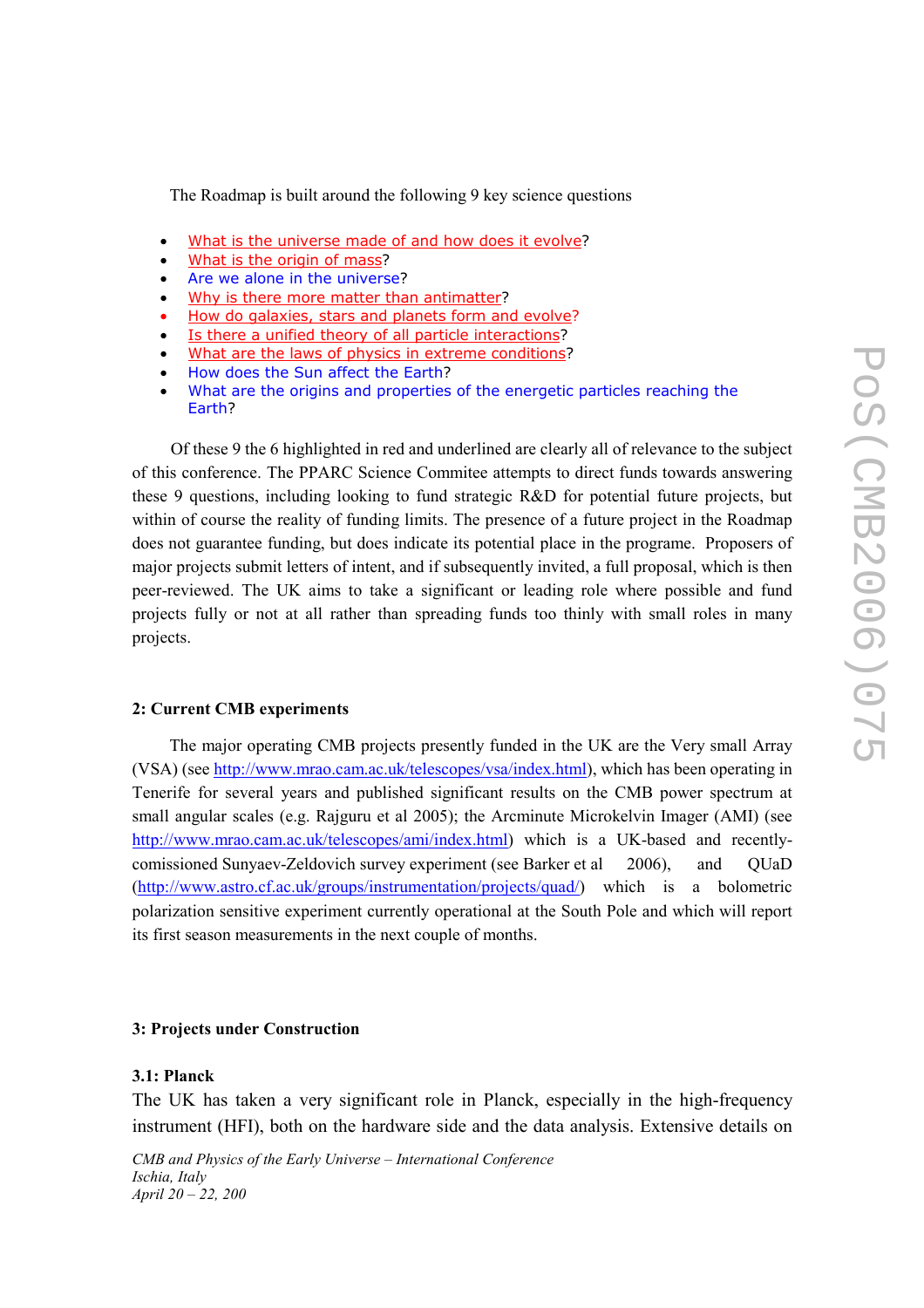$\overline{5}$ 

Planck, both HFI and the low-frequency instrument, LFI can be found at e.g. www.planck.fr/ for HFI and www.tesre.bo.cnr.it/Research/planck.php/ for LFI.



Figure One: Predicted Clover measurement of the B-mode power spectrum for a scalar-to-tensor ratio of 0.01. The blue error bars are an exact Fisher matrix calculation whereas the magenta are an approximation that ignores E-B mixing due to finite survey area. Figure courtesy Anthony Challinor.

## 3.2: Clover

Clover is an experiment to measure the B-mode signal in the CMB polarisation, which is a signature of primordial gravity-waves created at the time of inflation. This is very much a UK-led project, involving the Universities of Cardiff, Cambridge and Oxford and will be the leading next-generation ground-based CMB experiment. Clover is designed to:

- Characterise B-mode polarization on angular scales  $20 < l <$  ~1000 with sufficient thermal sensitivity to be limited by sample variance of lensing signal for  $l < 200$
- Detect gravitational waves if  $r > 0.01$  (c.f. current 68% limit of 0.384) hence measure energy scale of inflation
- Place tight constraints on dynamics of inflation
- Secondary science –lensing & exotic physics